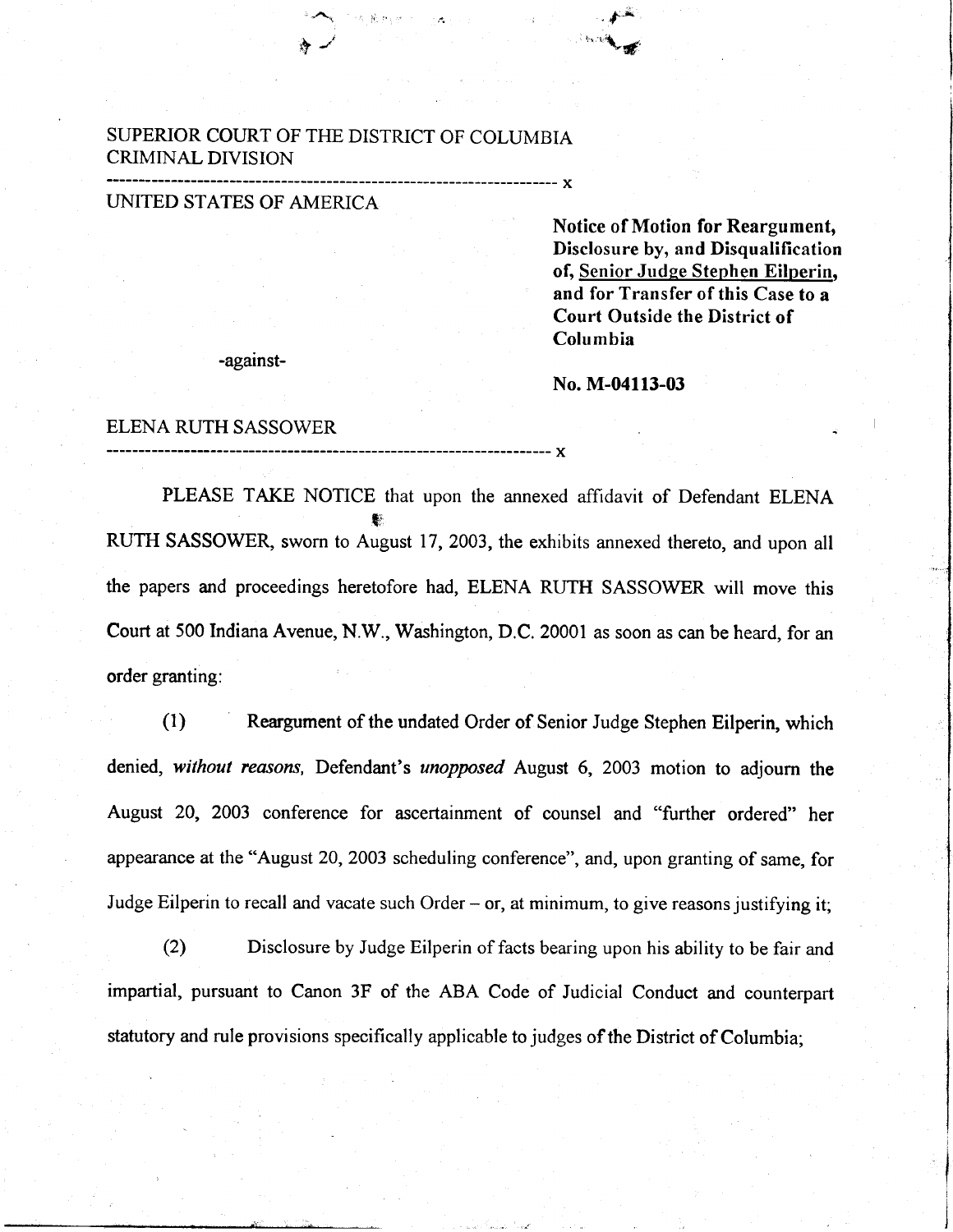(3) Disqualification of Judge Eilperin, pursuant to Canon 3E of the ABA Code of Judicial Conduct and counterpart statutory and rule provisions applicable to judges of the District of Columbia and transfer of this politically-explosive criminal case to a court outside the District of Columbia, whose funding does not come directly from Congress, and, if possible, whose judges are not appointed by the President with the advice and consent of the Senate or one of its committees.

Dated: August 17,2003 White Plains, New York

&oao  $\Delta x \in Q$ 

ELENA RUTH SASSOWER Defendant 16 Lake Street, Apt.2C White Plains, New York 10603 (914) 949-2169

TO: U.S. Attorney for the District of Columbia Assistant U.S. Attorney Aaron Mendelsohn  $5554<sup>th</sup> Street, N.W.$ Washington, D.C. 20530  $(202) 514 - 7700 / (202) 514 - 4991$ 

 $\overline{2}$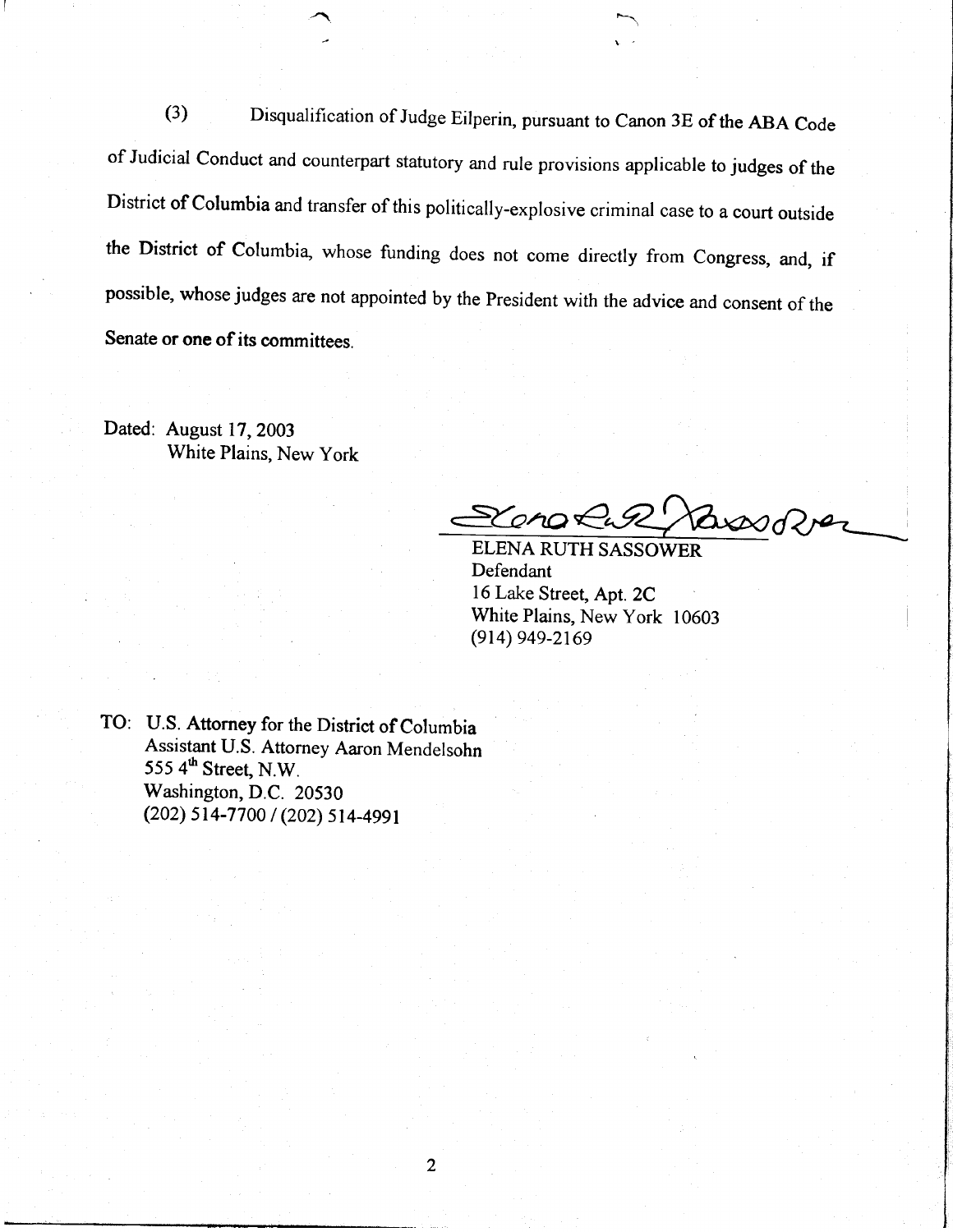# SUPERIOR COURT OF THE DISTRICT OF COLUMBIA CRIMINAL DIVISION

# UMTED STATES OF AMERICA

Affidavit in Support of Motion for Reargument, for Disclosure by, and Disqualification of, Senior Judge Stephen Eilperin, and for Transfer of this Case to a Court Outside the District of Columbia

against-

No. M-04113-03

- x

---- x

### ELENA RUTH SASSOWER

# **STATE OF NEW YORK** )<br>COUNTY OF WESTCHESTER ) ss.: COUNTY OF WESTCHESTER

ELENA RUTH SASSOWER, being duly sworn, deposes and says:

1. I am the above-named Defendant, criminally charged with "disruption of congress" and facing punishment of six months in jail and a \$500 fine.

2. This affidavit is submitted in support of this motion: (a) to reargue the undated Order of Senior Judge Stephen Eilperin, faxed to me by the Senior Judges Chambers on August 14,2003, and upon granting of same, for Judge Eilperin to recall and vacate such Order  $-$  or, at minimum, to give reasons justifying it; (b) for disclosure by Judge Eilperin of facts bearing upon his ability to be fair and impartial, pursuant to Canon 3F of the ABA Code of Judicial Conduct and counterpart statutory and rule provisions specifically applicable to judges of the District of Columbia; (c) for Judge Eilperin to disqualify himself, pursuant to Canon 3E of the ABA Code of Judicial Conduct and counterpart statutory and rule provisions applicable to judges of the District of Columbia and to take steps to transfer this politically-explosive criminal case to a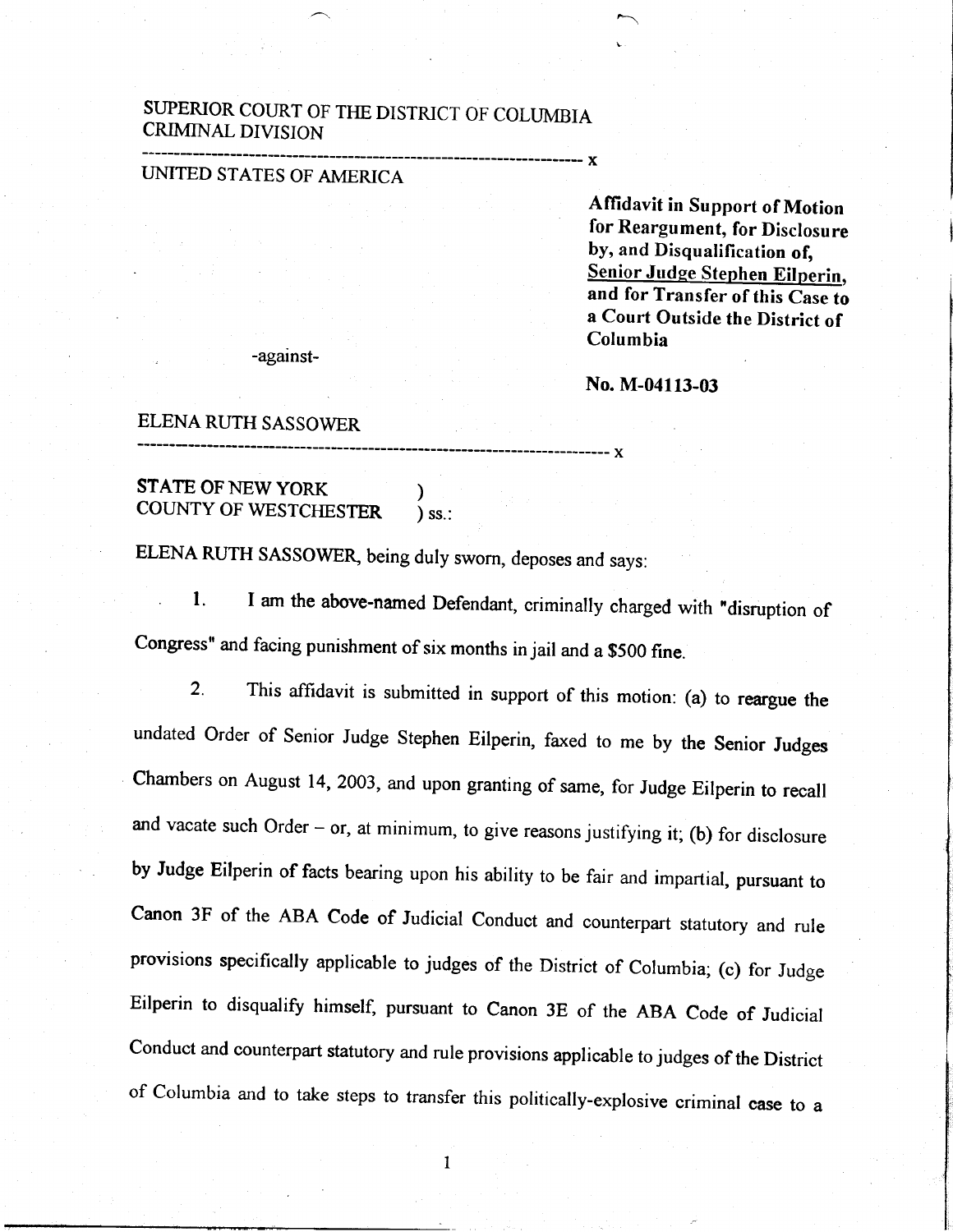court outside the District of Columbia, whose funding does not come directly from Congress, and, if possible, whose judges are not appointed by the president with the advice and consent of the Senate or one of its committees.

3. By his undated Order (Exhibit "A-1"), Judge Eilperin denied, without reasons, my unopposed August  $6<sup>th</sup>$  motion to adjourn the August 20th conference for ascertainment of counsel and "further ordered" me to "appear in court on August 20, 2003 for the scheduling conference". No fair and impartial tribunal would do such a thine.

4. As a criminal defendant, I have an absolute right to be assisted or represented by counsel -- which right I have invoked. My August  $6<sup>th</sup>$  motion showed that my request for pro bono legal assistance from the American Civil Liberties Union in this important case involving fundamental citizen rights is on the agenda of the next meeting of its Legal Committee on September 18<sup>th</sup>. For this reason, my motion requested an adjournment of the August 20<sup>th</sup> court conference for ascertainment of counsel to September  $19<sup>th</sup>$ . My moving affidavit stated I would be ready to proceed on that date  $$ if not assisted by the ACLU or other pro bono counsel, then by retention of Mark Goldstone, Esq., whose retainer is \$5,000.

5. The prosecution, represented by the United States Attorney for the District of Columbia in the person of Assistant U.S. Attorney Aaron Mendelsohn, did not file opposing papers -- reflective of the fact that my requested adjournment was reasonable, by any standard. Mr. Mendelsohn thereby showed that he could not fashion any argument in opposition - including as to prejudice to the prosecution by the granting of

 $\overline{2}$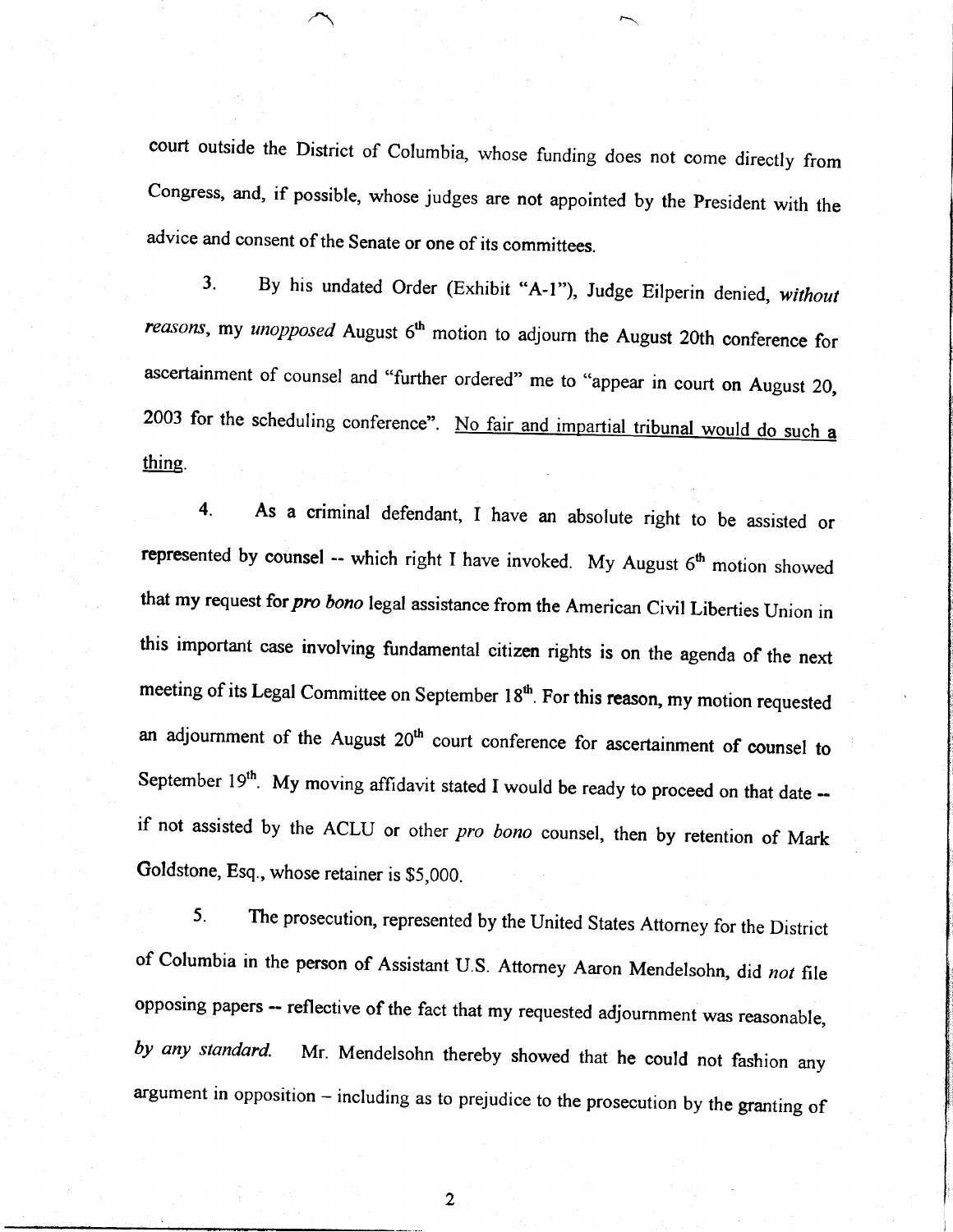my motion. Nor could Mr. Mendelsohn dispute that I would be prejudiced by the motion's denial.

6. Under such circumstances, a fair and impartial tribunal  $-$  having no interest in this proceeding except doing justice in this case -- would have recognized its duty to grant the motion. Indeed, a fair and impartial tribunal, further recognizing its duty to protect the rights of an unrepresented criminal defendant, would have issued a stern reproach to Mr. Mendelsohn for his oppressive, advantage-taking conduct, particularized at  $\P$ 12-18 of my moving affidavit<sup>1</sup>. This included burdening me and the Court with an otherwise needless formal motion for an adjournment to which he should have stipulated.

7. Based on fundamental adjudicative standards and the record before the Court on my August  $6<sup>th</sup>$  motion, I do not believe there is any legal or factual justification for Judge Eilperin's undated Order denying my unopposed motion to adjourn the August 20<sup>th</sup> conference for ascertainment of counsel. Moreover, as to that portion of the Order which "further order[s]" me to appear for what is conspicuously denominated only as a "scheduling conference", I do not believe that anything can properly be scheduled on August  $20<sup>th</sup>$  -- except for setting the case down for a further conference on September 19<sup>th</sup>, requiring my appearance with either pro bono or retained counsel. Fixing such

 $\overline{\mathbf{3}}$ 

<sup>&</sup>lt;sup>1</sup> "[F]ailing to respond to a fact attested in the moving papers...will be deemed to admit it.", Siegel, <u>New York</u> Practice, §281 (1999 ed., p. 442) – citing *Kuehne & Nagel, Inc. v. Baiden*, 36 N.Y.2d 599 (1975), itsel  $(1^{\text{st}}$  Dept. 1966), and Siegel,  $\text{McKinney's}$  Consolidated Laws of New York Annotated, Book 7B, CPLR 3212:16. "If a key fact appears in the movant's papers and the opposing party makes no reference to it, he is deemed to have admitted it", id. Undenied allegations will be deemed to be admitted. Whitmore v. J. Jungman, Inc., 129 N.Y.S. 776, 777 (S.Ct., NY Co. 1911).

Presumably, such fundamental legal principles, recognized in New York, are also embodied in treatise authority and caselaw for the District of Columbia.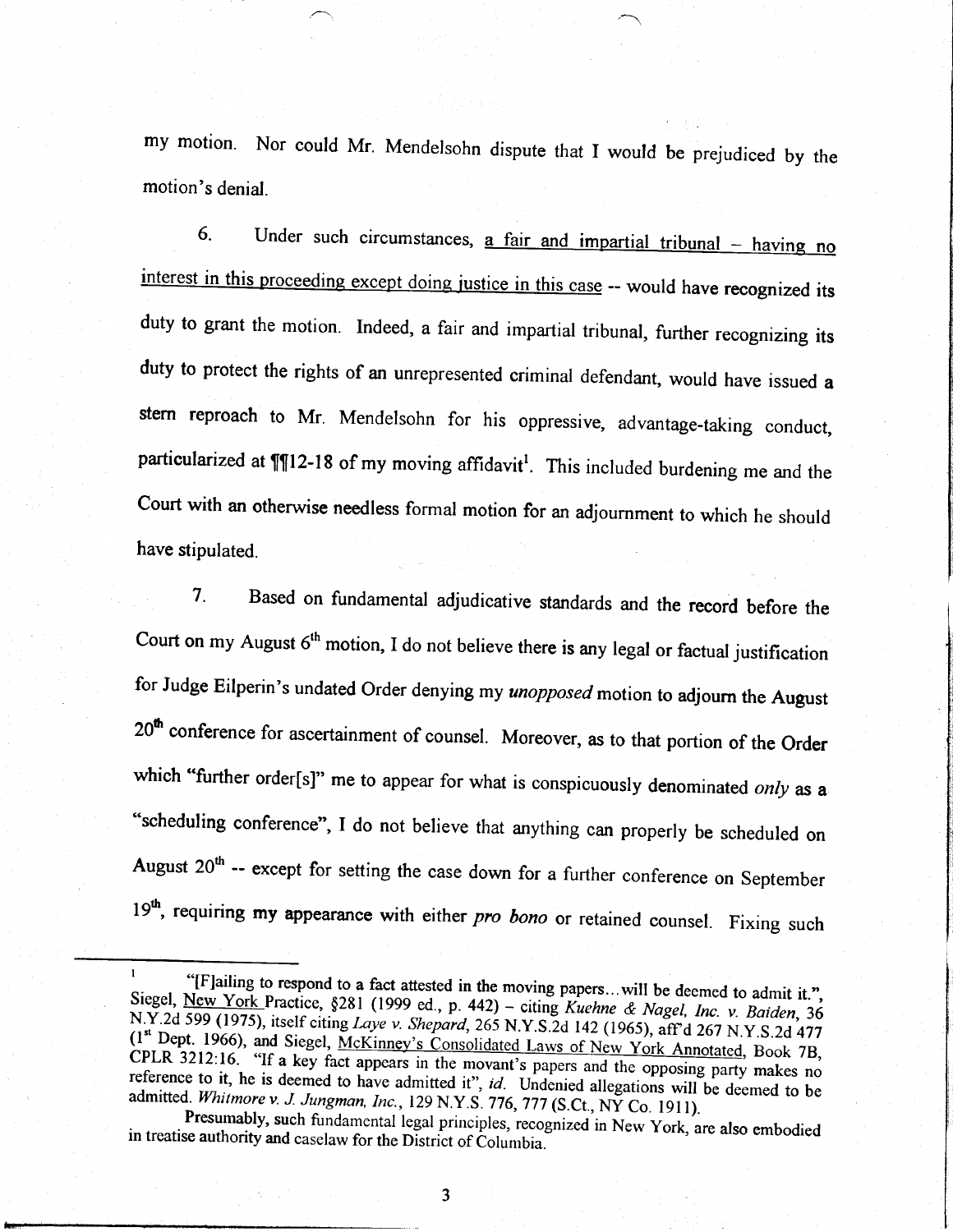September 19<sup>th</sup> date should have been the disposition of my adjournment motion – no prior conference being necessary for such purpose.

8. Without counsel to advise me, I cannot give informed consent to potentially prejudicial time parameters at an August 20th "scheduling conference" and, plainly, such parameters would be vulnerable to challenge upon entrance of counsel on September 19th. Of course, if Judge Eilperin's intent is to schedule dates irrespective of my consent, my attendance at an August  $20<sup>th</sup>$  "scheduling conference" is superfluous. His "further order[ing]" me to appear on that date simply burdens me with an exhausting trip which, as my adjournment motion identifies, costs me \$175 in roundtrip New York-Washington rail tickets alone.

9. That Judge Eilperin gives NO reasons in his Order for denying my unopposed adjournment motion and for requiring my appearance at an August 20th "scheduling conference", at which I believe nothing can be accomplished, suggests he cannot do so because the Order is an exercise of raw power, unrestrained by legal authority and the undisputed facts in the record before him. Judge Eilperin should hardly expect otherwise. As a seasoned judge, he is presumed to recognize that one of the important reasons for a court to give reasons for its dispositions is to "assure the parties that the case was fully considered and resolved in accordance with the facts and law." Dworetsky v. Dworetsky, 152 A.D.2d 895, 896 (NY Appellate Division, Third Dept. 1989), cited in Daniel Nadel v. L.O. Realty Corp, 286 A.D.2d 130, 131 (NY Appellate Division, First Dept. 2001):

> "[T]he inclusion of the court's reasoning is necessary from a societal standpoint in order to assure the public that judicial decision making is reasoned rather than arbitrary."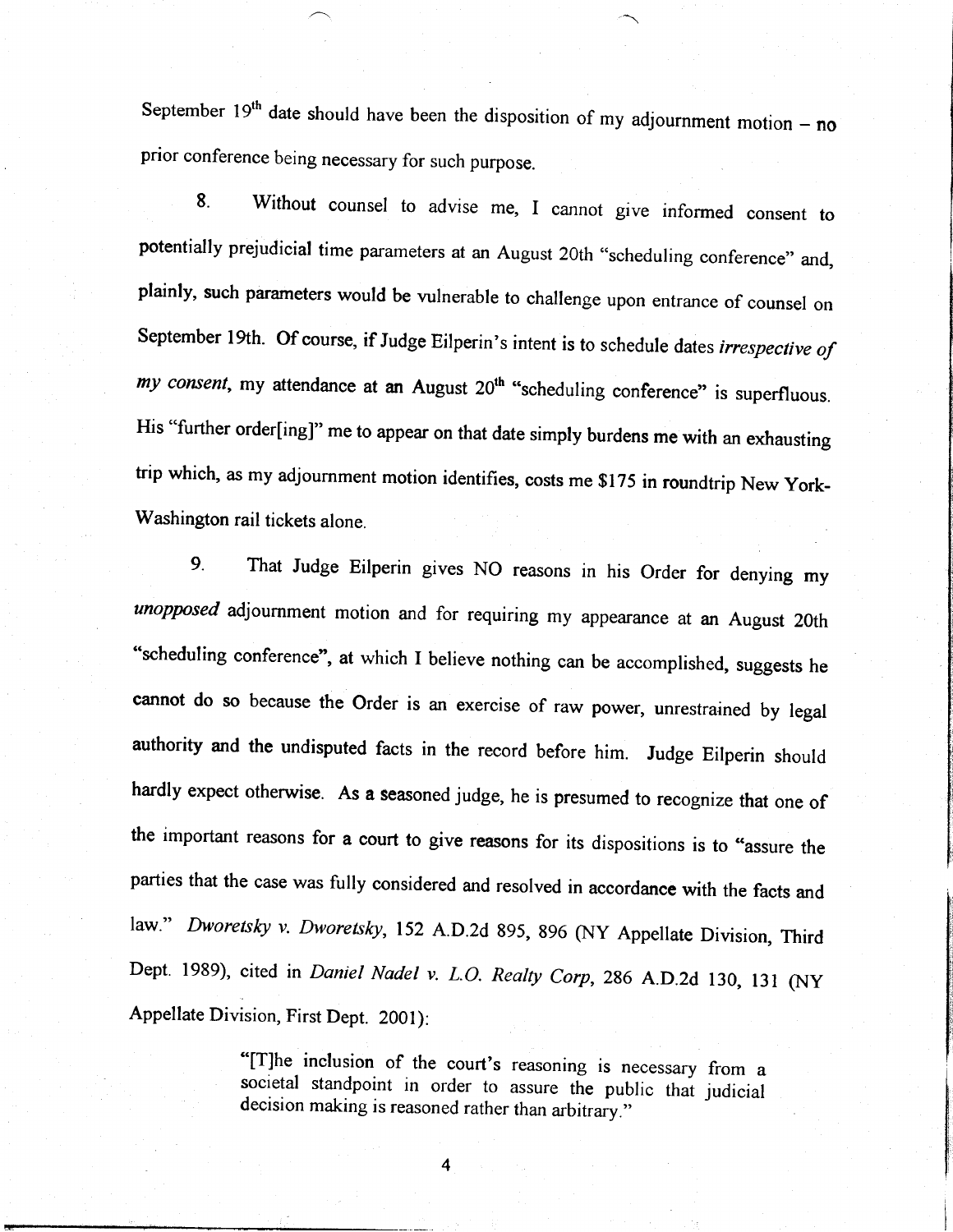10. As Judge Eilperin's subject Order has destroyed my trust and confidence in his fairness and impartiality - and cannot but undermine the trust and confidence of the public whose interests I serve in this criminal case against me -- this reargument motion affords Judge Eilperin the opportunity to repair the damage done by supporting his subject Order with reasons, absent which he should recall and vacate it.

ll. Should Judge Eilperin not recall and vacate his subject Order, or, at minimum, explain it with reasons, such will understandably reinforce what my fleeting experience with him has led me to believe: that he has a bias, if not an interest, in favoring the prosecution against me in this case. Consequently, this motion respectfully requests that Judge Eilperin disqualify himself.

12. Indeed, as a result of Judge Eilperin's inexplicable disposition of my good and meritorious *unopposed* motion, I have come to question whether this case, whose explosive repercussions would rightfully torpedo the political careers of some of the most powerful members of the Senate, should be tried in a court whose funding is voted upon by these very Senators. Certainly that this court's judges pass through a Senate confirmation process which may be as sham and violative of citizen rights as that for federal judges does not help matters. Consequently, this motion requests that upon Judge Eilperin's disqualifying himself, he take such steps as are necessary to secure a change of venue to a court outside the District of Columbia<sup>2</sup>, less vulnerable to congressional pressures.

<sup>&</sup>lt;sup>2</sup> It is my view that the U.S. Attorney's Office for the District of Columbia should be disqualified from this case, based, *inter alia*, on the prejudicial involvement of Assistant U.S. Attorney Leah Belaire, signator o  $\overline{2}$ offer" and purported to make "current and comprehensive""discovery. Ms. Belaire was formerly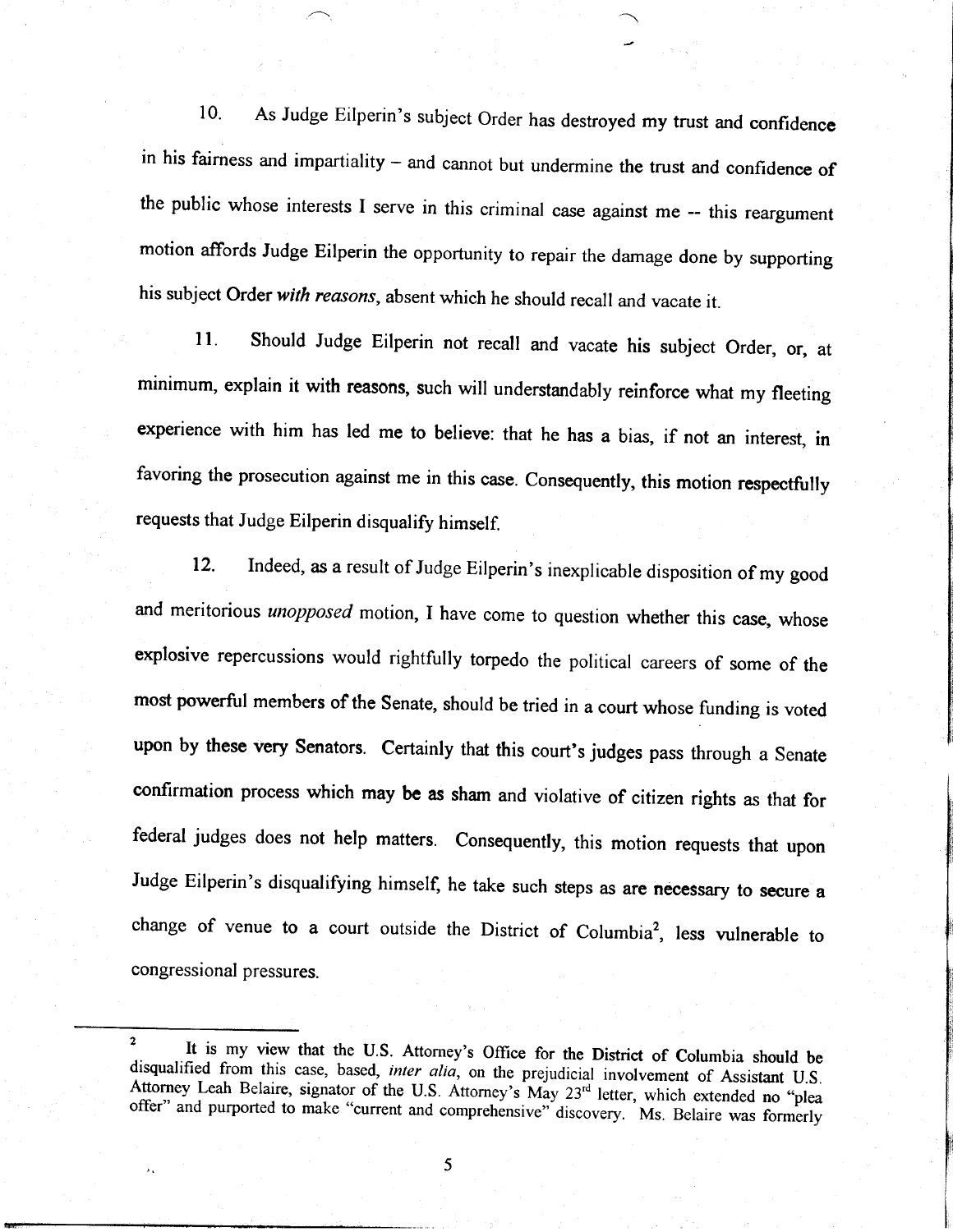13. disclosure: Treatise authority holds that it is the duty of the judge to make relevant

> "The judge is ordinarily obliged to disclose to the parties those facts that would be relevant to the parties and theii counsel in considering whether to file a disqualification motion", Flamm, Richard E., Judicial Disqualification, p. 578, Little, Brown & Co., 1996

14. In addition to such other disclosure as Judge Eilperin may make, consistent with ethical rules governing judicial conduct, I specifically request that he identify the manner in which he came to preside over this case - and why, as my motion states, I was previously informed that the case had been assigned to Judge John Hess and, thereafter, to Judge Bruce Mencher.

15. Finally, and by way of supplement to my adjournment motion, whose  $\P$ [16-17 refer to my first July 28<sup>th</sup> phone conversation with Mr. Mendelsohn wherein I told him that I "did not believe that the Court could properly" "proceed to set a trial date on August  $20<sup>th</sup>$ , in the absence of counsel" -- and that, "lest I be rushed to trial, I would be sending him a discovery demand, as this would establish that the criminal case against me was 'not just bogus, but malicious"', I did send Mr. Mendelsohn a First Discovery Demand, dated August  $12^{th}$  (Exhibit "B"-1). Thus, even while waiting upon the ACLU's decision at its September 18<sup>th</sup> meeting, this case is not "on-hold", but is proceeding toward its just resolution.

"Investigative Counsel" to the Senate Judiciary Committee and I chronicled her misfeasance in that capacity in correspondence I sent to her in August 1998, certified mail/return receipt. Comparable misfeasance by successor counsel at the Senate Judiciary Committee, condoned, if not directed, by the Committee leadership and members, led to the chain of events that has culminated in my malicious arrest and prosecution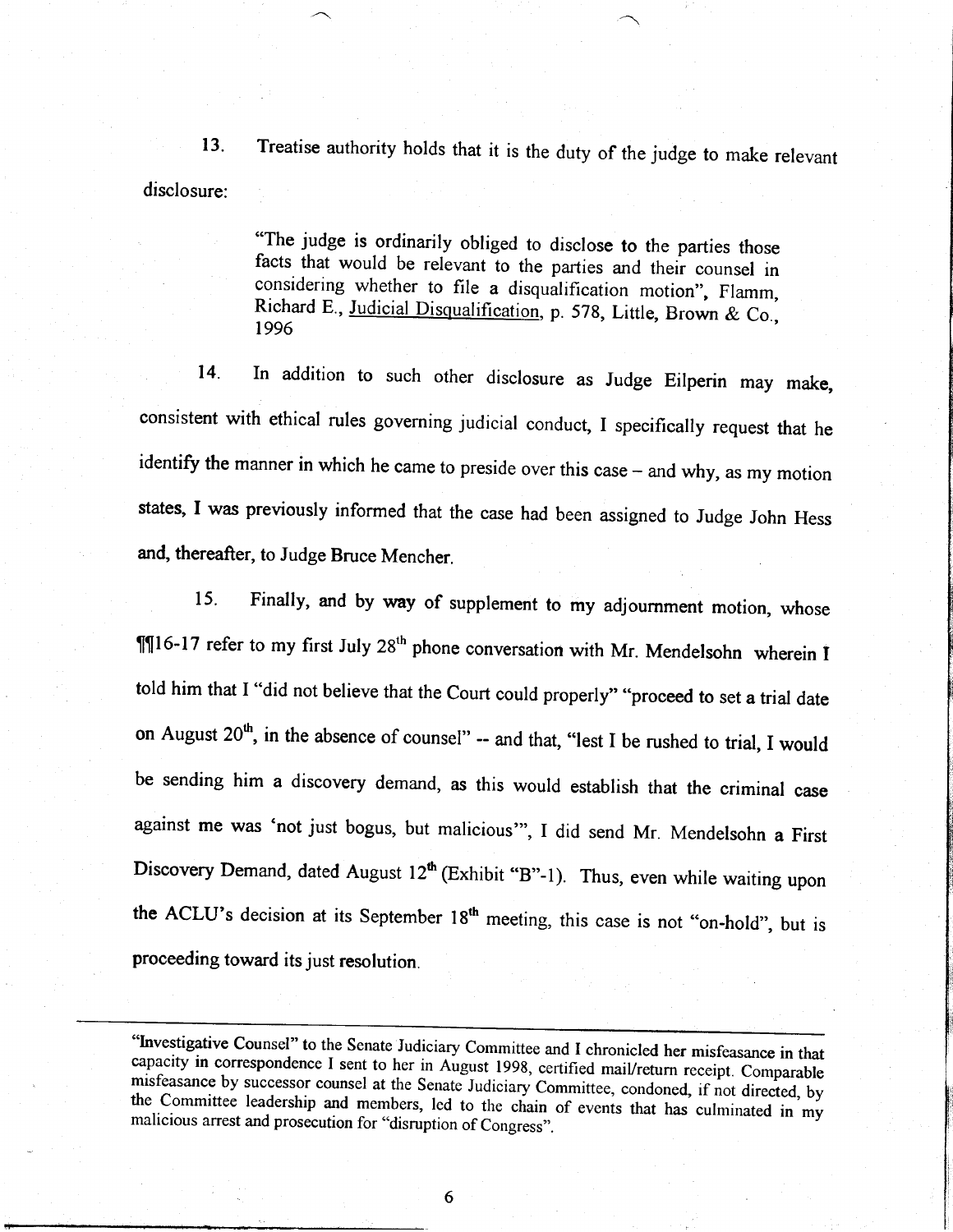16. It may be noted that on August  $13<sup>th</sup>$ , I made minor, non-substantive corrections to my First Document Demand<sup>3</sup>. After sending it to Mr. Mendelsohn by email as an attached document (Exhibit "B-2"), he e-mailed back (Exhibit "B-3") that I should re-send it as he was unable to access it. He then closed by saying, "I look forward to seeing you on August 20, 2003".

17. Whether simply a taunt or reflective of Mr. Mendelsohn's confidence that even unopposed, the Court would decide in his favor my meritorious adjournment motion, I e-mailed back (Exhibit "B-4"):

> "... I am unaware of any disposition by the Court of my August  $6<sup>th</sup>$  motion to adjourn the August  $20<sup>th</sup>$  court conference for ascertainment of counsel to September  $19<sup>th</sup>$ . Likewise, I am unaware of any opposition by you to that good and sufficient motion.

Please advise by fax  $(914-428-4994)$  &  $(iudgewatches@aol.com).$ " e-mail

Mr. Mendelsohn did neither, even though sending me a second e-mail at 4:24 p.m. (Exhibit "B-5) that he was unable to access the re-sent e-mail attachment of the superseding First Discovery Demand. It was only when I phoned him shortly before 5:00 p.m. that he told me that he had no knowledge whether my adjournment motion had been decided and that he had not yet submitted opposing papers, but was "looking forward" to doing so.

18. It may be further noted that shortly after 2:00 p.m. the next day, August 14<sup>th</sup>, immediately after receiving a phone call from Anjuma Goswami, law clerk in the

 $\tau$ 

<sup>3</sup> <sup>3</sup> The superseded First Document Demand is not annexed, as it is virtually identical to the superseding Demand, e-mailed, faxed, and mailed to Mr. Mendelsohn on August  $13<sup>th</sup>$ . Exhibit "Bl" herein is the superseding First Document Demand.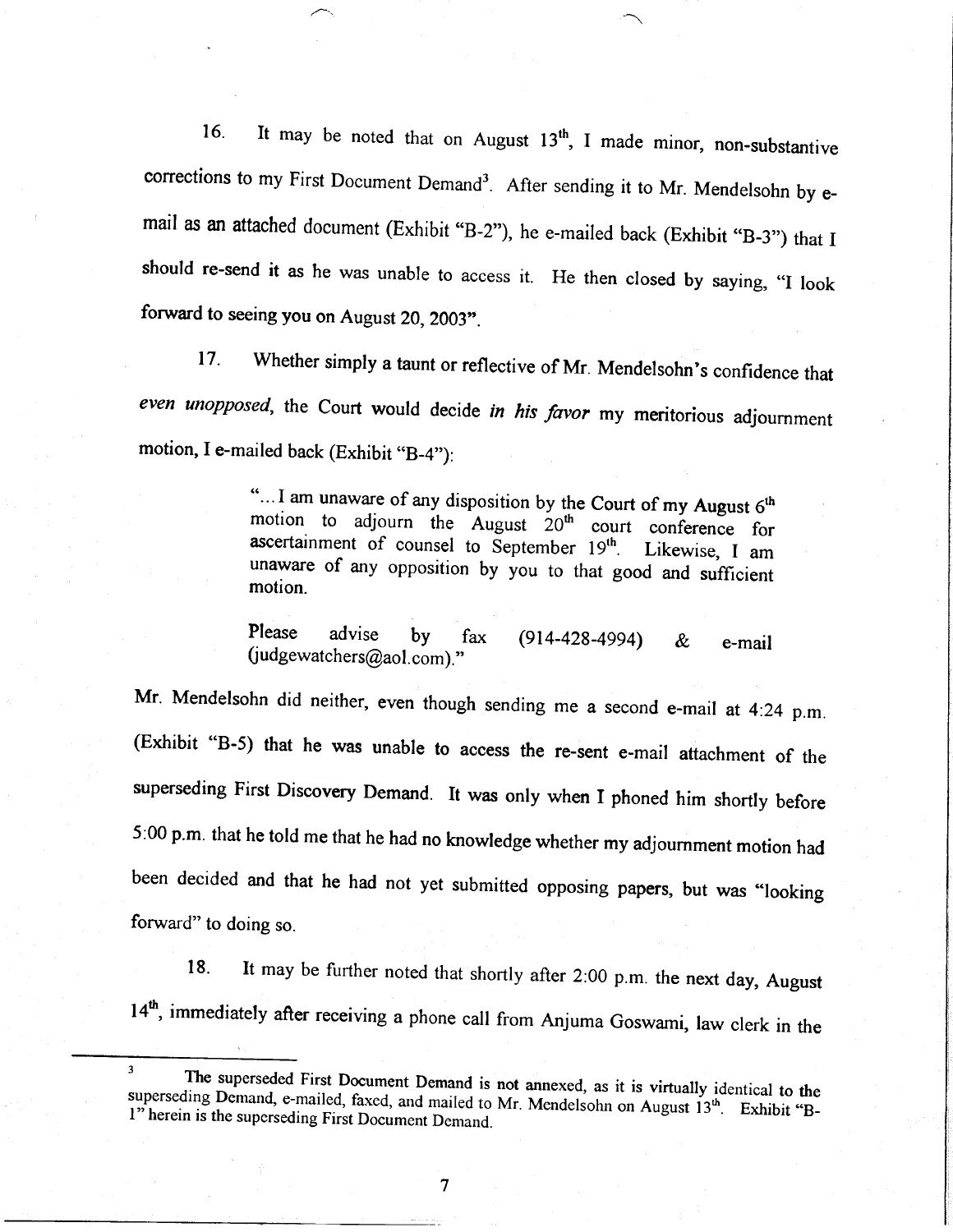Senior Judges Chambers<sup>4</sup>, advising me of Judge Eilperin's denial of my motion, without reasons, I phoned Mr. Mendelsohn, leaving a message on his voice mail. He returned the call at approximately  $3:25$  p.m. - at which time he confirmed that he had not yet submitted any opposing papers. Notwithstanding his knowledge that the motion had been decided<sup>5</sup>, he nonetheless told me he was still planning to submit opposing papers. I asked him to fax them to me as soon as possible so that I could incorporate a reply in the reargument motion I was planning to make. In response he stated that they would not be ready for faxing to me until the following day, August  $15<sup>th</sup>$  - to which I answered that he should fax them as early as possible, as time was of the essence in preparing my reargument motion to adjourn the August  $20<sup>th</sup>$  conference.

19. During that phone conversation I reviewed with Mr. Mendelsohn some of the specific allegations of my August  $6<sup>th</sup>$  moving affidavit which I expected him to address in his opposing papers. As to my 17, wherein I stated that I did not recall seeing the U.S. Attorney's May 23<sup>rd</sup> letter signed by Assistant U.S. Attorney Leah Belaire in the court file which I reviewed on June  $20<sup>th</sup>$ , he admitted to me that such letter, which extended no "plea offer" and purported to provide "current and comprehensive discovery", would not have been provided to the Court. As to the further document referred to in  $\P$ 7 as having been in the court file on June  $20<sup>th</sup>$  - but which I had never before seen -- Mr. Mendelsohn stated he did not know anything about it. To assist him

a (Exhibit "A-2"). Ms. Goswami called to obtain my fax number so as to fax Judge Eilperin's Order to me

<sup>5</sup>  that I might be advised of the denial of my adjournment motion. Indeed, Mr. Mendelsohn stated that the Court had called him asking for my phone number so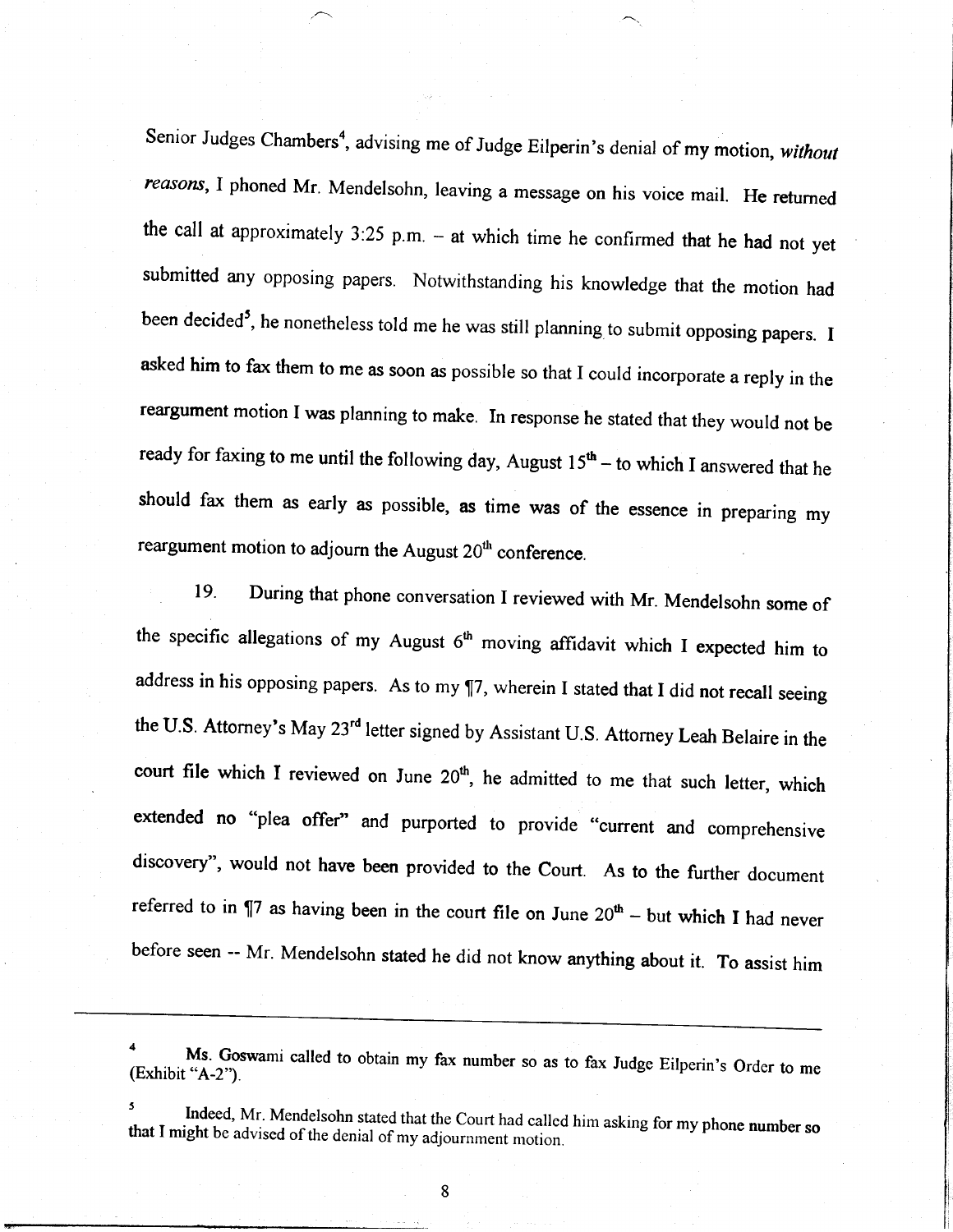in ascertaining whether such document, summarized by that paragraph as "purport[ing] to describe 'acts and events' I had committed at the Senate Judiciary Committee's May  $22<sup>nd</sup>$  'hearing' for which I was being charged with 'disruption of Congress'", had been provided to the attorney assisting me at my May 23<sup>rd</sup> arraignment, I offered to fax it to him, which he requested that I do.

20. At about 4:10 p.m., as I was preparing to fax the May  $23<sup>rd</sup>$  document of "events and acts" under a coverletter I had prepared, ALL electric power failed. At approximately 4:15 p.m., I phoned Mr. Mendelsohn from my cell phone, advising of the power outage, preventing me from faxing him the document as I had promised.

21. The next day, August 15<sup>th</sup>, with the resumption of electric power, I sent the May  $23<sup>rd</sup>$  document reciting "acts and events". It was then 10:35 a.m. - and my transmitting coverletter (Exhibit "C") stated:

> "As discussed, I will be making a motion to reargue the Court's denial, without reasons, of my unopposed motion. Please fax me your belated opposition to my motion as soon as possible (914-428-4994) so that my reargument motion may incorporate a reply to it... " (underlining in the original).

22. I waited expectantly all day. However, I received no fax from Mr. Mendelsohn, nor any phone call or e-mail confirming that he had sent his belated opposing papers to me.

23. In the event Mr. Mendelsohn's belated opposing papers are received by the Court, I request the opportunity to reply thereto.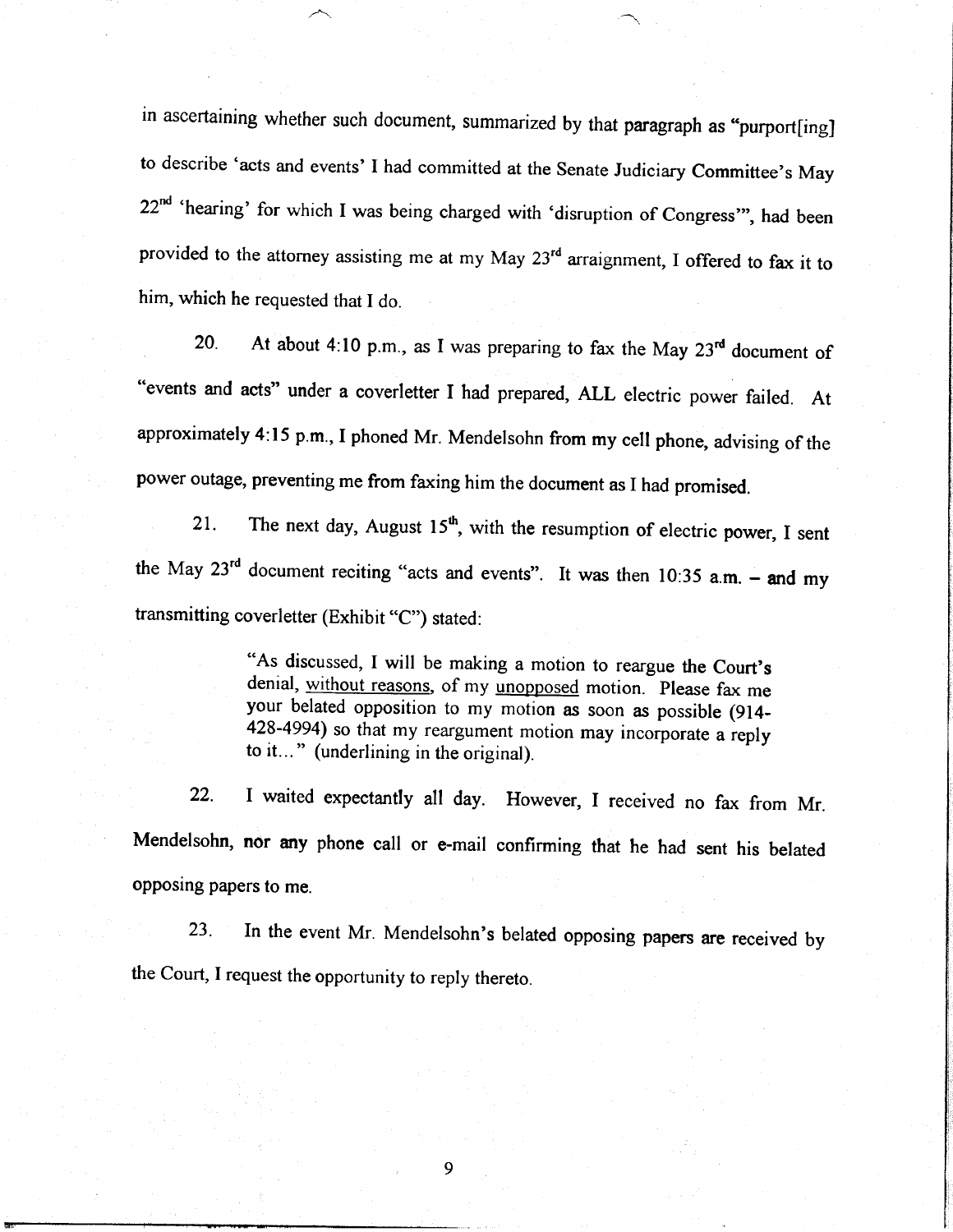WHEREFORE, it is respectfully prayed that the reargument relief herein sought be granted and further that Senior Judge Stephen Eilperin make disclosure and/or disqualify himself and take steps to transfer this politically-explosive criminal case to a court outside the District of Columbia.

Scena Rus Hussolver

ELENA RUTH SASSOWER

Sworn to before me this 17<sup>th</sup> day of August 2003

Bett. Notary Pub

BETH AVERY ia N **Note** v haan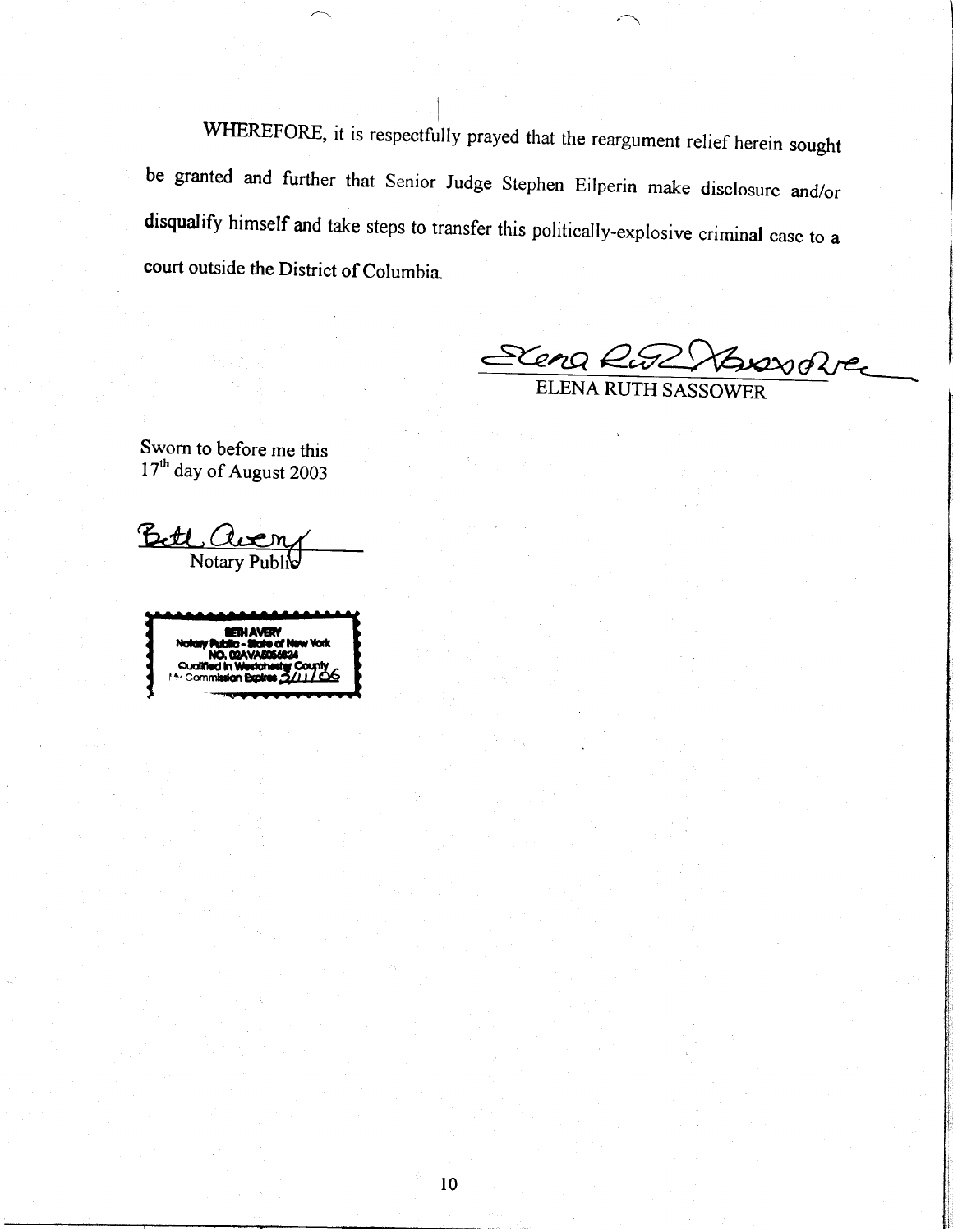

 $A$ upus $\sigma$  17, 2005 notin,  $\overline{\phantom{a}}$